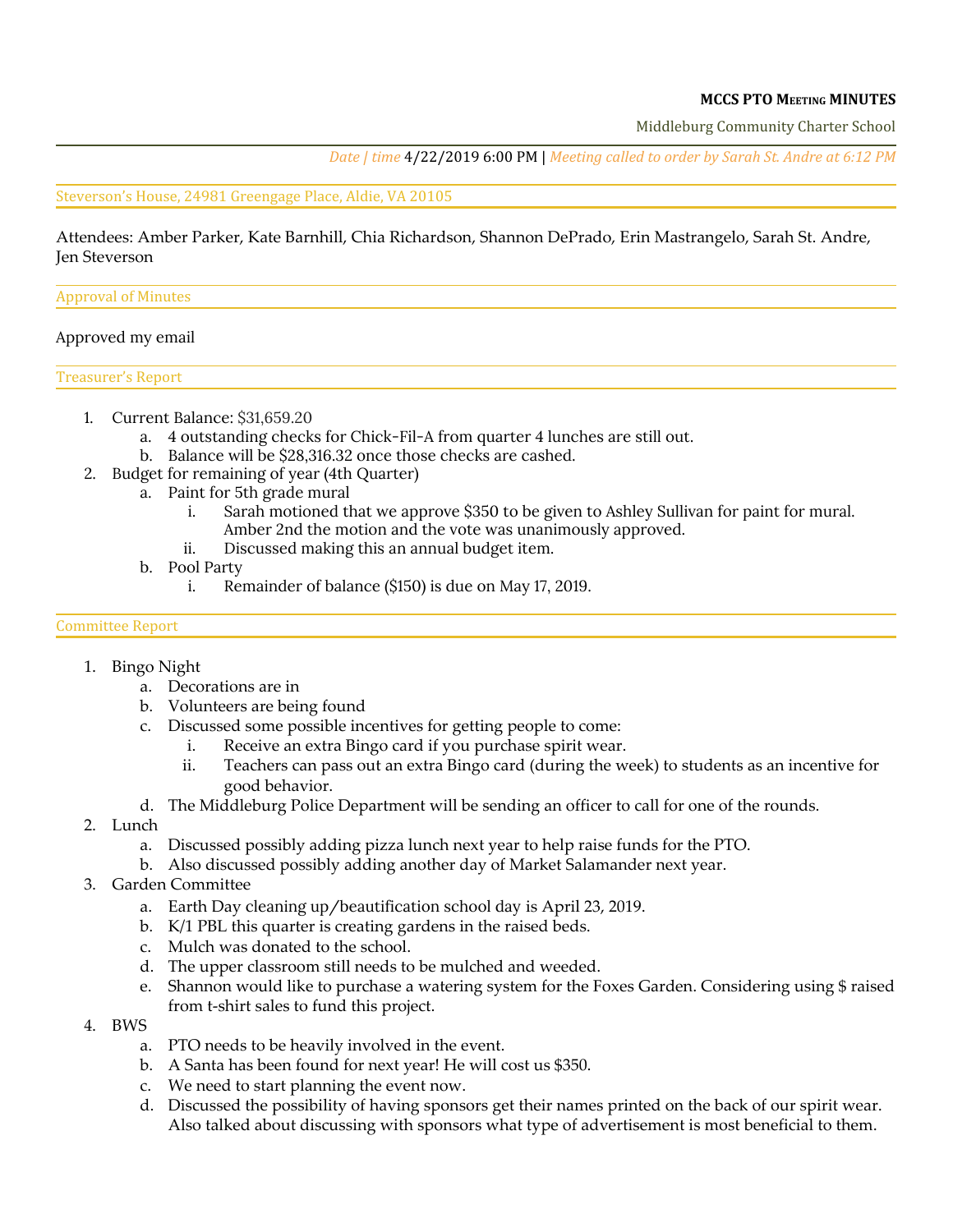- 1. There will be no Quarter 4 assembly.
- 2. Leo Night
	- a. Discussed possibly having a food truck or 2 at the event.
	- b. Will conclude the evening with a family kickball game or tug-of-war.
	- c. Do we want to have a dessert auction?
- 3. PTO Positions/Elections
	- a. Amber Parker will be resigning as PTO Volunteer Coordinator at the end of this year.
	- b. Ask PTO nomination committee to set up election for volunteer coordinator
		- i. It will be a 1 year position
- 4. After-school clubs for 2019-2020 school year
	- a. Ashley would like to start Art Club next year.
	- b. Reach out to see if parents/teachers want to run a club (something that they are interested in).
	- c. Start off small and add more
- 5. Insurance
	- a. Should we keep PTO Today or look at another insurance company?
	- b. We could save a couple hundred dollars annually by going with a different company.
- 6. New communication tool being launched by the BoD
	- a. Need to investigate to see if we can use this as out web hosting site
	- b. Will the new website allow us to do what we need to do for BWS (purchasing tickets).
- 7. Volunteering
	- a. Set-up booth to get recruit volunteers at Back to School Picnic.
	- b. Goal is to try to get parents to sign up for 2-3 events.

#### Old Business

Erin:

- Research what the PTO should keep from year to year (invoices, receipts, etc.).
- Create a RSVP for Bingo. Done
- Contact Michelle Nicholson about calendar log-in. I believe we have this all settled with Rhonda
- Continuing to organize Bingo Night. Event over, completing reimbursement
- Continue to go through PTO items at school to inventory and organize items. Need to take some time to reorganize after Bingo night.

#### Jen:

- Talk with Mrs. Charnley about what to sell for desserts/candy during BINGO. Done
- Talk with Rhonda Hatter about log-in for MCCS website. Done and added PTO to website as admins
- Get more information about LCPS DJs for the Country Western Dance. Done, but decided not to have DJ this year.
- At SMT meeting discuss possibility of Middleburg Police Department providing some type of D.A.R.E./Drug

program. Done. Mr. Mueller will get in cotact with Chief AJ.

- Look into D.A.R.E. program Done
- Continue to go through PTO items at school to inventory and organize items. Ongoing
- Continue to investigate what all of the WIx needs are and what we currently have to decide if we want to keep our current membership.

#### Sarah:

- Follow up with Jenny Fitzgibbon about leftover auction items from BWS. Contacted Denise multiple times with zero response.
	- Talk with Nazie about communicating upcoming school schedule (no school Friday, intersession next week). Done
	- Continue to go through PTO items at school to inventory and organize items Ongoing
	- Follow up with teachers on how they spend the money they are given each year by the PTO on and how much they think they need. Will do this at the end of the school year.

Chia:

- Add Jen Steverson to email signature line and PTO website